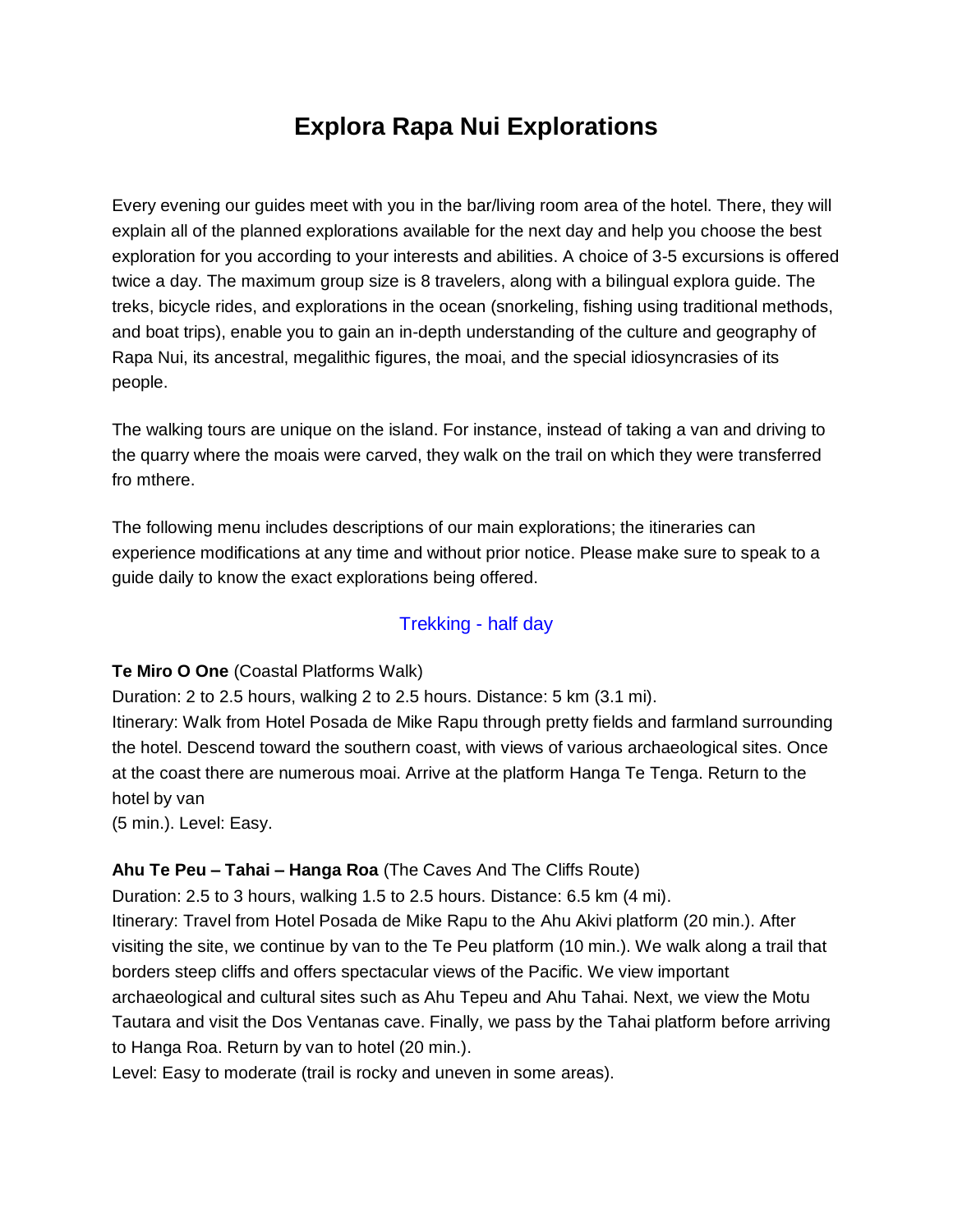## **Ara O Te Moai** (The Moai Quarry)

Duration: 3 to 3.5 hours, walking 2.5 to 3 hours. Distance: 4.5 km (2.8 mi). Itinerary: Travel from Hotel Posada de Mike Rapu to Hanga Te Tenga by van (20 min.). Walk along Ara O Te Moai—the trail once used to transport the moai sculptures. View numerous overturned moai along the way. Climb up (65 m/ 200 ft) to Rano Raraku, the moai stone quarry, with views of the interior of the crater and its fresh water lake. Explore the crater and view the various moai in different stages of creation. Return by van to the hotel (25 min.). Level: Easy to moderate (trail can be rocky and uneven in some areas, or with long grass). Optional 65 m/ 200 ft ascent into the crater.

## **Mahatua Ovahe** (Fifteen Moai)

Duration: 3.5 to 4 hours, walking 3 to 3.5 hours. Distance: 6 km (3.7 mi).

Itinerary: Travel from Hotel Posada de Mike Rapu to Tongariki—the 15 moai platform (30 min.). Visit the site and continue by van to Mahatua (10 min.). Walk along trail that borders the northern coast of the island. Along the way view Maunga Parehe, the "La Perousse" fishing cove, local villagers, and various archaeological sites. Arrive at the Ovahe beach. Return by van to the hotel (20 min.).

Level: Easy to moderate.

## **Avaranga Uka Akivi** (The Hibiscus Ravine)

Duration: 3 to 3.5 hours, walking 2.5 to 3 hours. Distance: 7 km (4.4 mi).

Itinerary: Travel from Hotel Posada de Mike Rapu to the base of the Volcano Terevaka by van (15 min). Walk uphill alongside of a small ravine, passing by archaeological sites. After walking by the crater of Volcano Rano Aroi, arrive to the highest point to enjoy views of the Eastern side of the island. Walk down with views of the West and Hanga Roa, ending at the Akivi Platform. Return by van to the hotel (25 min.).

Level: Moderate.

## **Pui Rano Raraku** (Volcanic Cones)

Duration: 2 to 2.5 hours, walking 1.5 to 2 hours. Distance: 6 km (3.7 mi).

Itinerary: Travel from Hotel Posada de Mike Rapu to the Pui Hill by van (15 min.). Walk along the base of the hill, which is known for the Haka Pei competition, where the local men slide down on banana tree trunks. The trail continues through the countryside, passing by several archaeological sites before finally arriving at the Ranu Raraku site (The Moai Quarry). Return by van to the hotel (15 min.).

Level: Easy to moderate (trail can be rocky and uneven in some areas).

# **Papa Vaka** (East Coast Petroglyphs)

Duration: 2 to 2.5 hours, walking 1.5 to 2 hours. Distance: 5 km (3.1 mi). Itinerary: Travel from Hotel Posada de Mike Rapu northeast to the archaeological site of Papa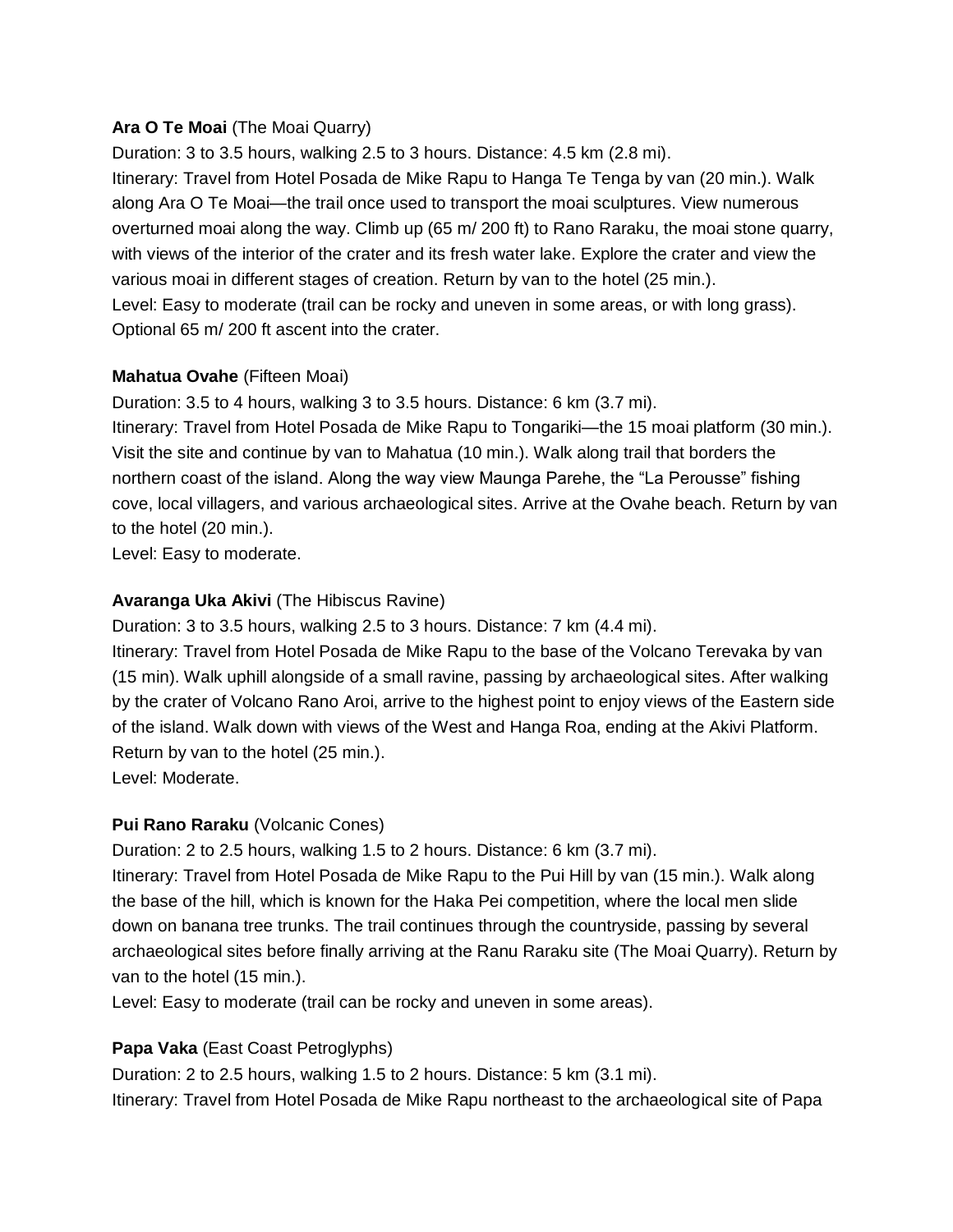Vaka. Large exposed boulders hold many preserved petroglyphs. Walk through the countryside passing by excellent examples of traditional agriculture, before finishing in Tongariki. Return by van to the hotel (30 min.).

Level: Easy to moderate (there is long grass and no defined trail).

#### **Puakatiki** (Headlands Of Poike)

Duration: 4 to 4.5 hours, walking 3 to 4 hours. Distance: 8.5 km (5.3 mi).

Itinerary: Travel from Hotel Posada de Mike Rapu to Piko Mahore by van (30 min.). Walk along an upward sloping trail (365 m/ 11,200 ft) that borders a steep cliff and pass by Maunga Parehe and Maunga Tea-Tea. View the Vai Aheva fountain. Climb to PuaKatiki and then walk down to the platform Tongariki to view the 15 moai. Return by van to the hotel (30 min.). Level: Challenging.

#### **Tereveka Anakena** (The Highest Point)

Duration: 3.5 to 4 hours, walking 2.5 to 3.5 hours. Distance: 10 km (6.2 mi).

Itinerary: Travel from Hotel Posada de Mike Rapu to Vaitea by van (5 min.). The walk begins at Fundo Vaitea then climbs to Maunga Kuma and to Maunga Terevaka crater to appreciate spectacular views of the island from its highest point. The trail continues northeast toward Anakena along high coastal ridges. Gradually descend and cross several archaeological sites. Finally arrive at the Anakena beach for an optional swim in the ocean. Return to the hotel by van (15 min.).

Level: Challenging (rocky trail).

#### **Ara O Te Tangata Manu** (The Birdman Crater)

Duration: 3 to 3.5 hours, walking 2 to 3 hours. Distance: 7 km (4.4 mi). Itinerary: Travel from Hotel Posada de Mike Rapu to Vinapu by van (15 min.). View the Ahu Tahira. Walk along an ascending trail that borders steep cliffs (250 m/ 820 ft), until arriving at the edge of the Rano Kau Crater. Spectacular views of the ocean and the interior of the volcano. Walk along the crater to Orongo. Visit the significant ceremonial site of Tangata Manu (Bird Man). Return by van to the hotel (25 min.).

Level: Moderate to challenging.

#### Trekking - full day

#### **Hanga O Teo** (North Coast Hike)

Duration: 4.5 to 5.5 hours, walking 4.5 to 5.5 hours. Distance: 13.5 km (8.4 mi).

Itinerary: Travel from Hotel Posada de Mike Rapu to Te Peu by van (20 min.). Walk along a trail that borders steep cliffs and offers spectacular views. Visit natural bathing pools, cross locally owned fields, and view numerous archaeological sites. Arrival at Anakena Beach. Picnic along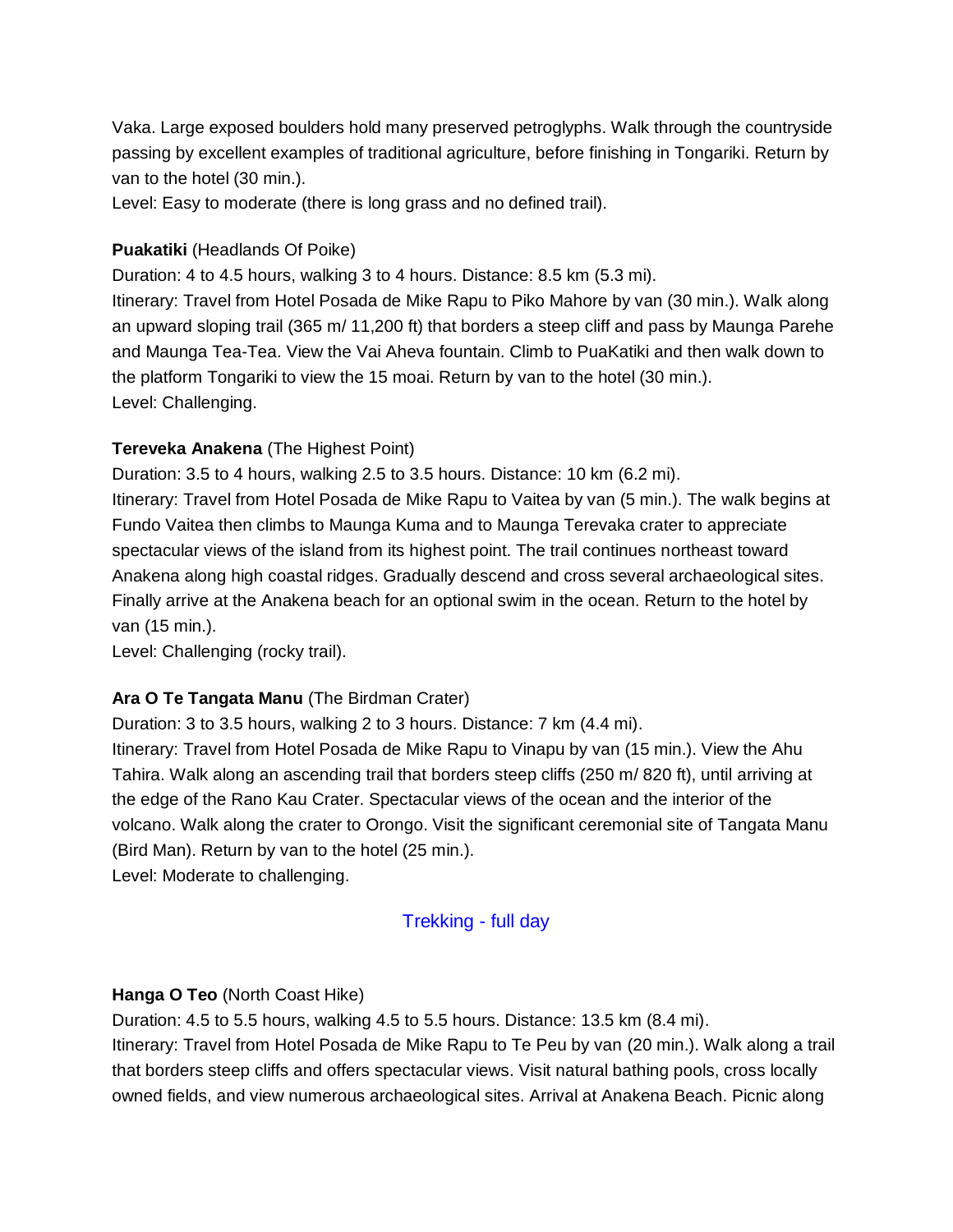the trail. Return by van to the hotel (15 min.).

Level: Moderate to challenging (trail is rocky, uneven, and exposed to weather elements; sturdy hiking shoes recommended; ideally with ankle support).

# Biking - half day

## **Orito** (South Coast Ride)

Duration: 1.5 to 2.5 hours.Distance: 17 km (10.6 mi).

Itinerary: Bike from Hotel Posada de Mike Rapu towards Hanga Roa. Travel through small farms owned by locals and observe varied vegetation, including Eucalyptus and the Cockspur Coral Tree (Ceibo). The paved road turns into a dirt road. Begin a gradual ascent along the edge of the Orito hill with beautiful views of the coast. Discover various ceremonial platforms like Hanga Poukura—and the fishing cove of Hanga Tee. Return to the hotel by the coastal paved road.

Level: Easy.

## **Te Miro O One** (Coastal Platforms Ride)

Duration: 2 to 3 hours. Distance: 18 km (11.2 mi).

Itinerary: Bike from Hotel Posada de Mike Rapu through pretty agricultural areas, following a double-track dirt trail. Descend toward the southern coast with views of various motu and archaeological sites, following the coastal route until reaching the Tahira platform. Continue along paved and dirt roads until reaching the Posada. Level: Moderate.

## **Tongariki** (15 Moai Ride)

Duration: 2 to 3 hours. Distance: 22 km (13.7 mi).

Itinerary: Bike from Hotel Posada de Mike Rapu toward the south coast road. Leave the hotel on a dirt road connecting with the south coast paved road. During the first part of the ride there are fine examples of the local agriculture. We head toward the 15 moai platform, Ahu Tongariki. After admiring the site of Tongariki, we return along the same road. Along the way, we can stop at a natural pool for a swim.

Level: Moderate.

## **Akivi Tahai** (7 Moai Ride)

Duration: 3 to 4 hours.Distance: 30 km (18.6 mi).

Itinerary: Bike from Hotel Posada de Mike Rapu towards Hanga Roa. Take a small dirt road toward the 7 Moai Platform; Ahu Akivi. Here there are fine examples of local cultivation of pineapples, taro, and sweet potatoes. Continue west following the coast. Ride past the Te Peu